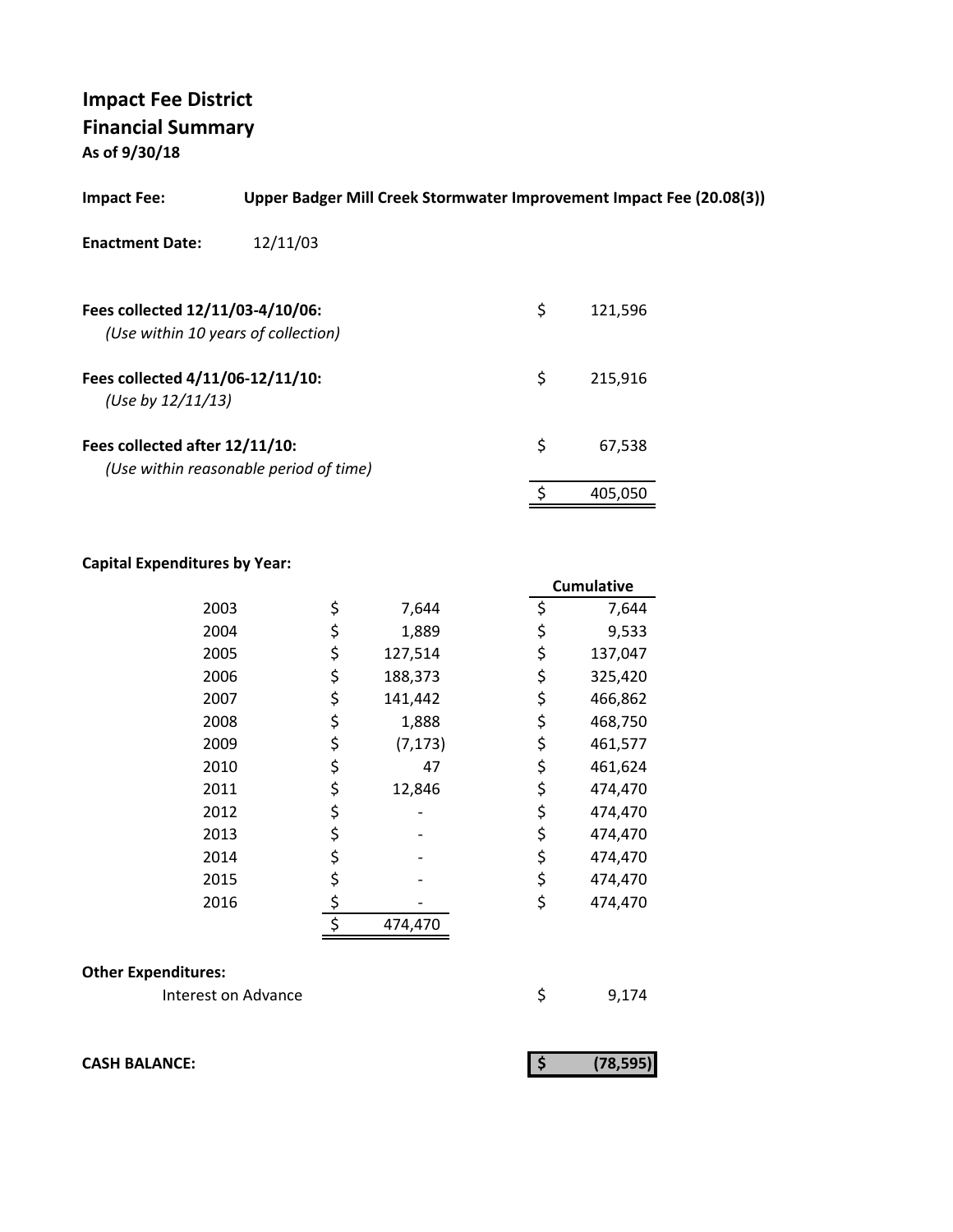### **Impact Fee District Financial Summary As of 9/30/18**

#### **Impact Fee: Door Creek North Phase 2 Improvements Impact Fee (20.08(4))**

#### **Enactment Date:** 3/17/04

|                                                                         | <b>Sewer</b>  |  | <b>Stormwater</b> |
|-------------------------------------------------------------------------|---------------|--|-------------------|
| Fees collected 3/17/04-4/10/06:<br>(Use within 10 years of collection)  | 39,507        |  | 196,204           |
| Fees collected 4/11/06-3/17/11:<br>(Use by 3/17/14)                     | 29,170        |  | 70,032            |
| Fees collected after 3/17/11:<br>(Use within reasonable period of time) | \$<br>136,860 |  | 441,382           |
|                                                                         | 205,536       |  | 707,617           |

|                            | <b>SEWER</b> |         | <b>STORMWATER</b> |    |         |    |                   |
|----------------------------|--------------|---------|-------------------|----|---------|----|-------------------|
|                            |              |         | <b>Cumulative</b> |    |         |    | <b>Cumulative</b> |
| 2004                       | \$           | 464,717 | \$<br>464,717     | \$ | 721,599 | \$ | 721,599           |
| 2005                       | \$           | 4,393   | 469,110           |    | 21      | \$ | 721,619           |
| 2006                       | \$           | 1,832   | 470,942           | \$ |         | \$ | 721,619           |
| 2007                       | \$           | 11,846  | 482,788           | \$ | 49,311  | \$ | 770,931           |
| 2008                       | \$           |         | 482,788           |    |         | \$ | 770,931           |
| 2009                       | \$           |         | 482,788           |    |         | \$ | 770,931           |
| 2010                       | \$           |         | 482,788           | \$ |         | \$ | 770,931           |
| 2011                       |              |         | 482,788           |    |         | \$ | 770,931           |
| 2012                       | \$           |         | 482,788           | \$ |         | \$ | 770,931           |
| 2013                       | \$           |         | 482,788           | \$ |         | \$ | 770,931           |
| 2014                       |              |         | 482,788           |    |         | \$ | 770,931           |
| 2015                       | \$           |         | 482,788           |    |         | \$ | 770,931           |
| 2016                       | \$           |         | 482,788           | \$ |         | \$ | 770,931           |
|                            | \$           | 482,788 |                   | Ś  | 770,931 |    |                   |
| <b>Other Expenditures:</b> |              |         |                   |    |         |    |                   |
| Interest on Advance        |              |         | \$<br>24,616      |    |         | \$ | 39,308            |
| <b>CASH BALANCE:</b>       |              |         | (301, 868)        |    |         | \$ | (102, 622)        |
|                            |              |         |                   |    |         |    |                   |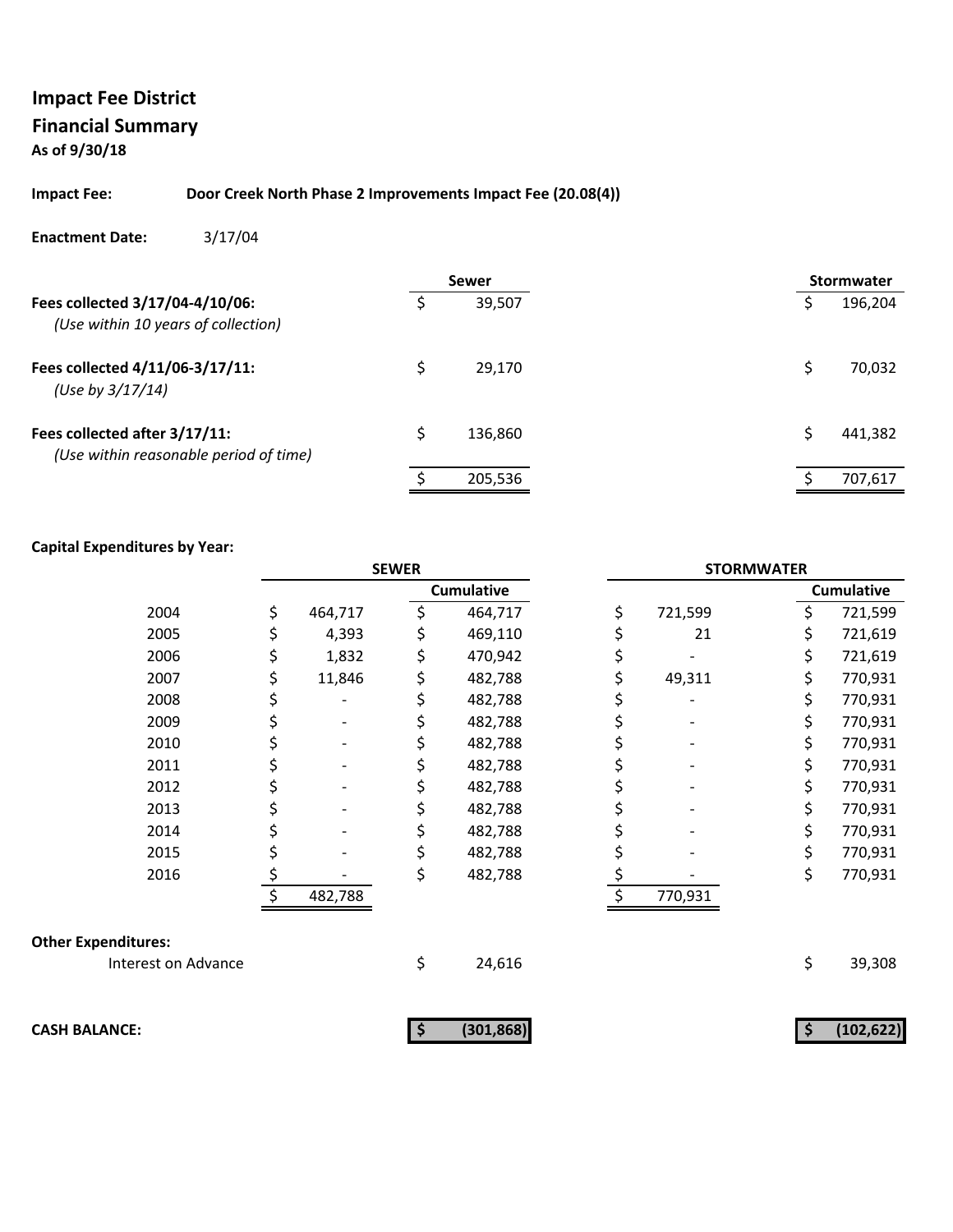### **Impact Fee District Financial Summary As of 9/30/18**

#### **Impact Fee: Valley View Road Sewer and Drainage Improvement (22.08(5))**

#### **Enactment Date:** 7/12/05

|                                                                         |    | <b>Sewer</b> |  | <b>Stormwater</b> |
|-------------------------------------------------------------------------|----|--------------|--|-------------------|
| Fees collected 7/12/05-4/10/06:<br>(Use within 10 years of collection)  |    |              |  |                   |
| Fees collected 4/11/06-7/12/12:<br>(Use by 7/12/15)                     | \$ | 6,155        |  | \$<br>7,827       |
| Fees collected after 7/12/12:<br>(Use within reasonable period of time) | \$ | 23,019       |  | \$<br>30,993      |
|                                                                         |    | 29,174       |  | 38,820            |
| <b>Debt Proceeds:</b>                                                   | Ś  | 220,000      |  |                   |

|                                 | <b>SEWER</b>  |    | <b>STORMWATER</b> |    |         |    |                   |
|---------------------------------|---------------|----|-------------------|----|---------|----|-------------------|
|                                 |               |    | <b>Cumulative</b> |    |         |    | <b>Cumulative</b> |
| 2005                            | \$<br>233,802 | \$ | 233,802           | \$ | 354,923 |    | 354,923           |
| 2006                            | 16,262        |    | 250,063           |    | 47,531  | \$ | 402,455           |
| 2007                            | 230           |    | 250,293           |    | 1,500   | \$ | 403,954           |
| 2008                            | (36)          | \$ | 250,257           |    | 1,536   | \$ | 405,490           |
| 2009                            | 6,884         |    | 257,142           |    |         | \$ | 405,490           |
| 2010                            | 20,327        | Ş  | 277,469           |    |         | \$ | 405,490           |
| 2011                            | 34,457        |    | 311,926           |    |         | \$ | 405,490           |
| 2012                            | \$<br>7,441   | Ş  | 319,367           |    |         | \$ | 405,490           |
| 2013                            | 578           |    | 319,945           |    |         | \$ | 405,490           |
| 2014                            |               |    | 319,945           |    |         | \$ | 405,490           |
| 2015                            |               |    | 319,945           |    |         | \$ | 405,490           |
| 2016                            |               | \$ | 319,945           |    |         | \$ | 405,490           |
|                                 | 319,945       |    |                   |    | 405,490 |    |                   |
| <b>Other Expenditures:</b>      |               |    |                   |    |         |    |                   |
| Interest on Advance             |               |    | 18,935            |    |         | \$ | 23,998            |
| Debt Principal & Interest (net) |               |    | 202,832           |    |         |    |                   |
| <b>CASH BALANCE:</b>            |               | Ş  | (292, 538)        |    |         |    | (390, 668)        |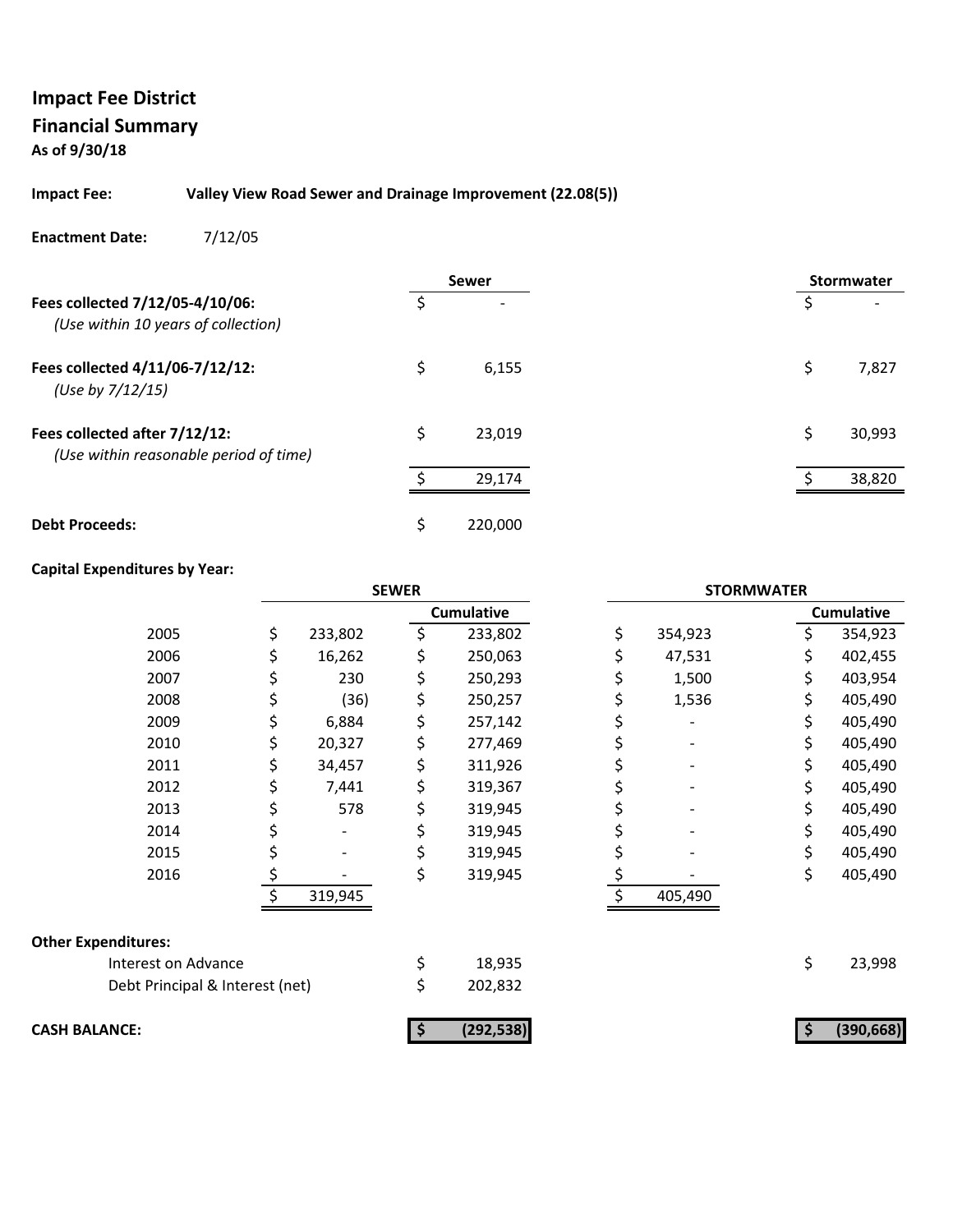**As of 9/30/18**

| <b>Felland Road Sanitary Sewer Improvement (20.08(7))</b><br><b>Impact Fee:</b> |                                        |    |        |  |  |
|---------------------------------------------------------------------------------|----------------------------------------|----|--------|--|--|
| <b>Enactment Date:</b>                                                          | 12/20/07                               |    |        |  |  |
| Fees collected 12/20/07-4/10/06:                                                | (Use within 10 years of collection)    | \$ |        |  |  |
| Fees collected 4/11/06-12/20/14:<br>(Use by 12/20/17)                           |                                        | \$ |        |  |  |
| Fees collected after 12/20/14:                                                  | (Use within reasonable period of time) | \$ | 41.389 |  |  |
|                                                                                 |                                        | \$ | 41.389 |  |  |

#### **Capital Expenditures by Year:**

|      |               |    | Cumulative |
|------|---------------|----|------------|
| 2007 | \$<br>54,453  | \$ | 54,453     |
| 2008 | \$<br>680,651 | \$ | 735,104    |
| 2009 | \$<br>854,468 | \$ | 1,589,572  |
| 2010 | \$<br>19,749  | \$ | 1,609,321  |
| 2011 | \$<br>281     | \$ | 1,609,602  |
| 2012 |               | \$ | 1,609,602  |
| 2013 | \$            | \$ | 1,609,602  |
| 2014 | \$            | \$ | 1,609,602  |
| 2015 |               | \$ | 1,609,602  |
| 2016 |               | \$ | 1,609,602  |
|      | 1,609,602     |    |            |
|      |               |    |            |

#### **Other Expenditures:**

Interest on Advance **1998** \$91,934

**CASH BALANCE: (1,660,147) \$**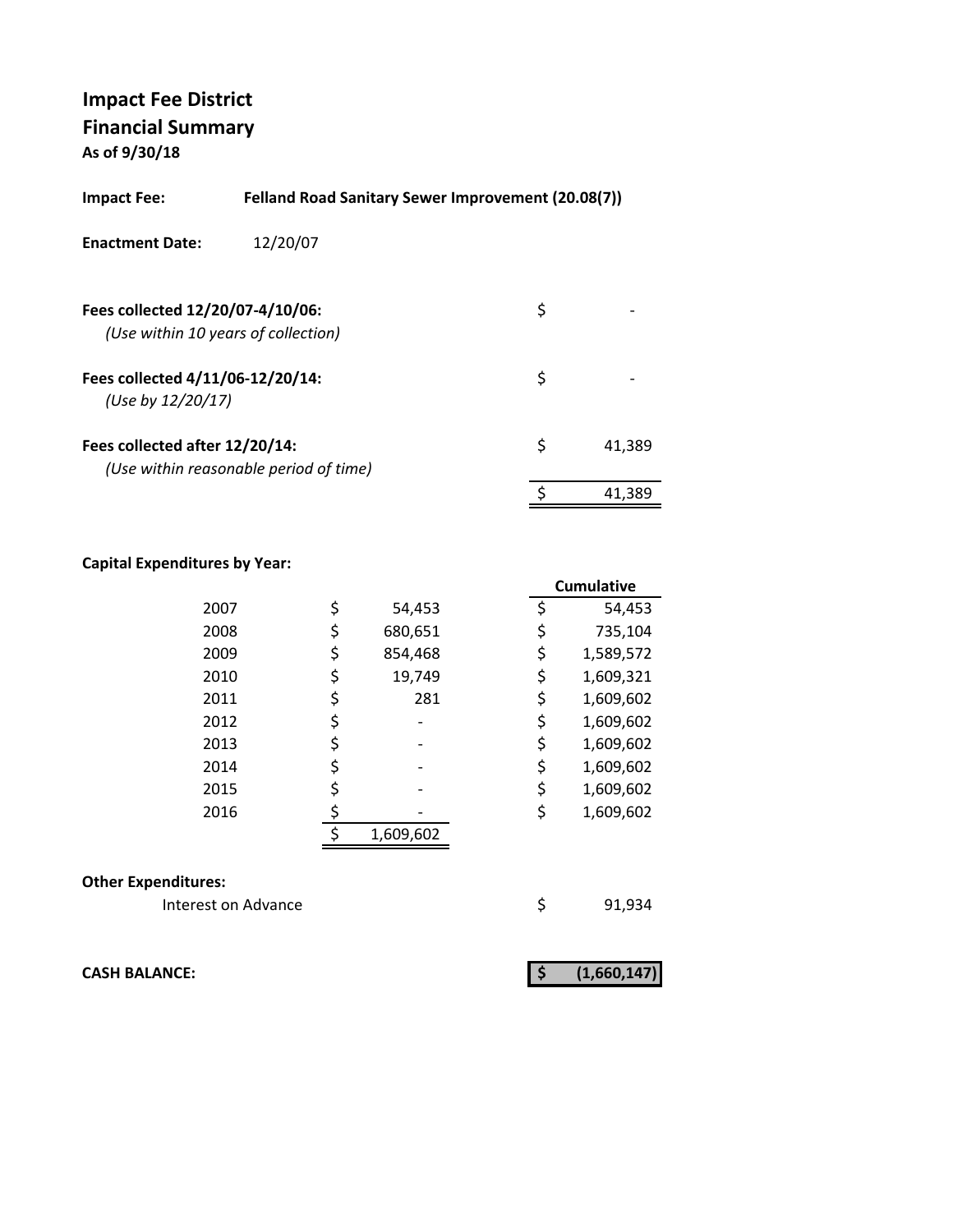**As of 9/30/18**

| <b>Impact Fee:</b>                                                    | Elderberry Neighborhood Sanitary Sewer Improvement (20.08(8)) |    |         |  |  |  |  |
|-----------------------------------------------------------------------|---------------------------------------------------------------|----|---------|--|--|--|--|
| <b>Enactment Date:</b>                                                | 11/22/08                                                      |    |         |  |  |  |  |
| Fees collected Before 4/10/06:<br>(Use within 10 years of collection) |                                                               |    | N/A     |  |  |  |  |
| Fees collected 4/11/06-11/22/15:<br>(Use by $11/22/18$ )              |                                                               | \$ | 104,033 |  |  |  |  |
| Fees collected after 11/22/15:                                        | (Use within reasonable period of time)                        | \$ | 145.803 |  |  |  |  |
|                                                                       |                                                               |    | 249.836 |  |  |  |  |
|                                                                       |                                                               |    |         |  |  |  |  |

### **Capital Expenditures by Year:**

|                            |    |         | <b>Cumulative</b> |
|----------------------------|----|---------|-------------------|
| 2008                       | \$ | 52,335  | \$<br>52,335      |
| 2009                       | \$ | 268,548 | \$<br>320,883     |
| 2010                       | \$ | 508     | \$<br>321,391     |
| 2011                       | \$ |         | \$<br>321,391     |
| 2012                       | \$ |         | \$<br>321,391     |
| 2013                       | \$ |         | \$<br>321,391     |
| 2014                       | \$ |         | \$<br>321,391     |
| 2015                       | \$ |         | \$<br>321,391     |
| 2016                       |    |         | \$<br>321,391     |
|                            | ¢  | 321,391 |                   |
| <b>Other Expenditures:</b> |    |         |                   |
| Interest on Advance        |    |         | \$<br>13,820      |

**CASH BALANCE:** 

|--|--|--|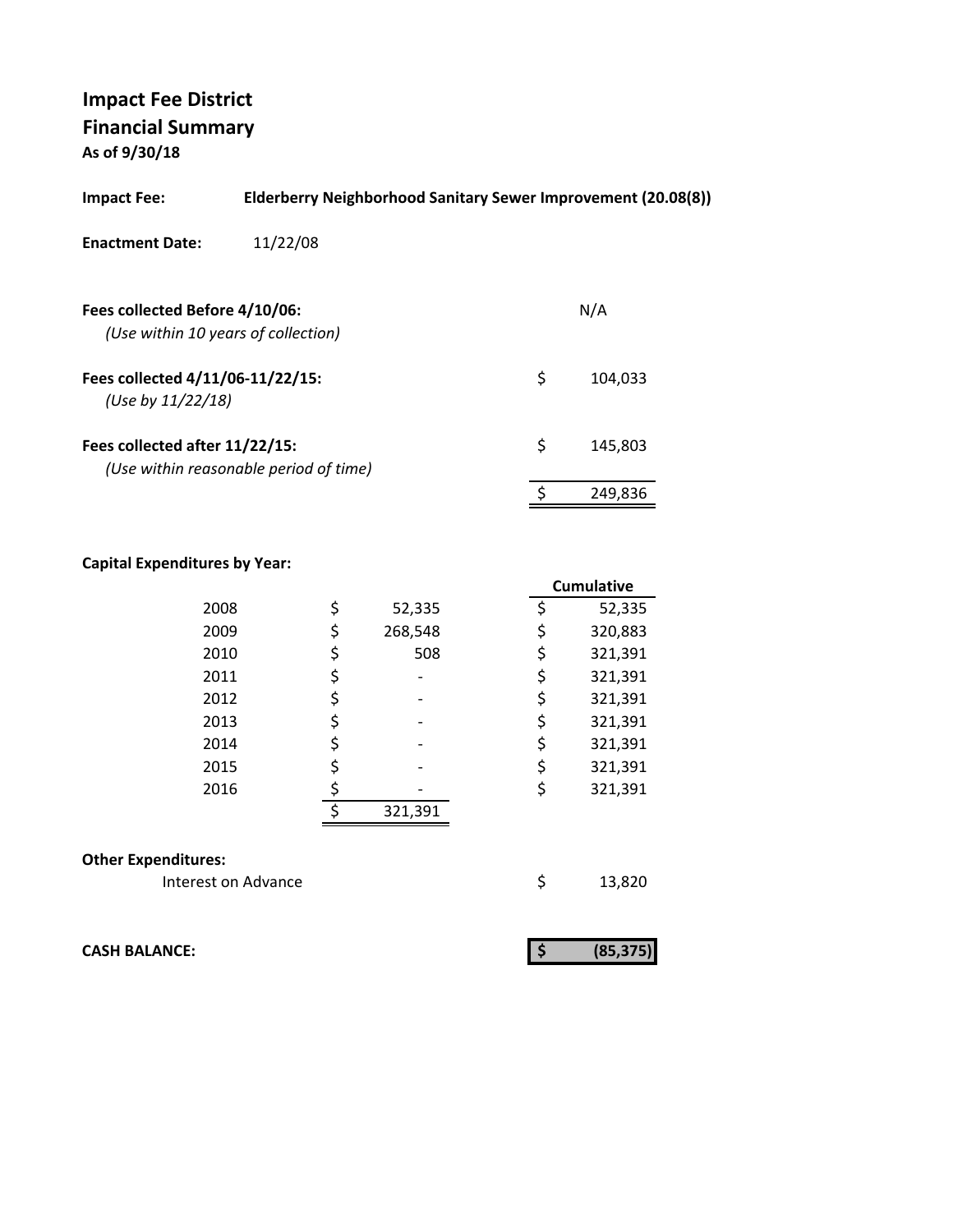**As of 9/30/18**

| <b>Impact Fee:</b>                                                      |                                 |            |         |                                 | Northeast Neighborhood Sanitary Sewer Improvement (20.08(9)) |
|-------------------------------------------------------------------------|---------------------------------|------------|---------|---------------------------------|--------------------------------------------------------------|
| <b>Enactment Date:</b>                                                  | 3/14/09                         |            |         |                                 |                                                              |
| Fees collected Before 4/10/06:<br>(Use within 10 years of collection)   |                                 |            |         |                                 | N/A                                                          |
| Fees collected 4/11/06-3/14/16:<br>(Use by 3/14/19)                     |                                 |            |         | \$                              |                                                              |
| Fees collected after 3/14/16:<br>(Use within reasonable period of time) |                                 |            |         | \$                              | 12,380                                                       |
|                                                                         |                                 |            |         | \$                              | 12,380                                                       |
| <b>Debt Proceeds:</b>                                                   |                                 |            |         | \$                              | 290,000                                                      |
| <b>Capital Expenditures by Year:</b>                                    |                                 |            |         |                                 |                                                              |
|                                                                         |                                 |            |         |                                 | <b>Cumulative</b>                                            |
| 2009                                                                    |                                 | \$         | 359,509 | \$                              | 359,509                                                      |
| 2010                                                                    |                                 | \$         | 260,073 | \$                              | 619,582                                                      |
| 2011                                                                    |                                 | \$         | (1)     | \$                              | 619,581                                                      |
| 2012                                                                    |                                 |            |         | \$                              | 619,581                                                      |
| 2013                                                                    |                                 |            |         | \$                              | 619,581                                                      |
| 2014                                                                    |                                 |            |         | \$                              | 619,581                                                      |
| 2015                                                                    |                                 |            |         | \$                              | 619,581                                                      |
| 2016                                                                    |                                 | \$\$\$\$\$ |         | \$                              | 619,581                                                      |
|                                                                         |                                 |            | 619,581 |                                 |                                                              |
| <b>Other Expenditures:</b>                                              |                                 |            |         |                                 |                                                              |
| Interest on Advance                                                     |                                 |            |         | \$                              | 17,446                                                       |
|                                                                         | Debt Principal & Interest (net) |            |         | \$                              | 267,370                                                      |
| <b>CASH BALANCE:</b>                                                    |                                 |            |         | $\overline{\boldsymbol{\zeta}}$ | (602, 017)                                                   |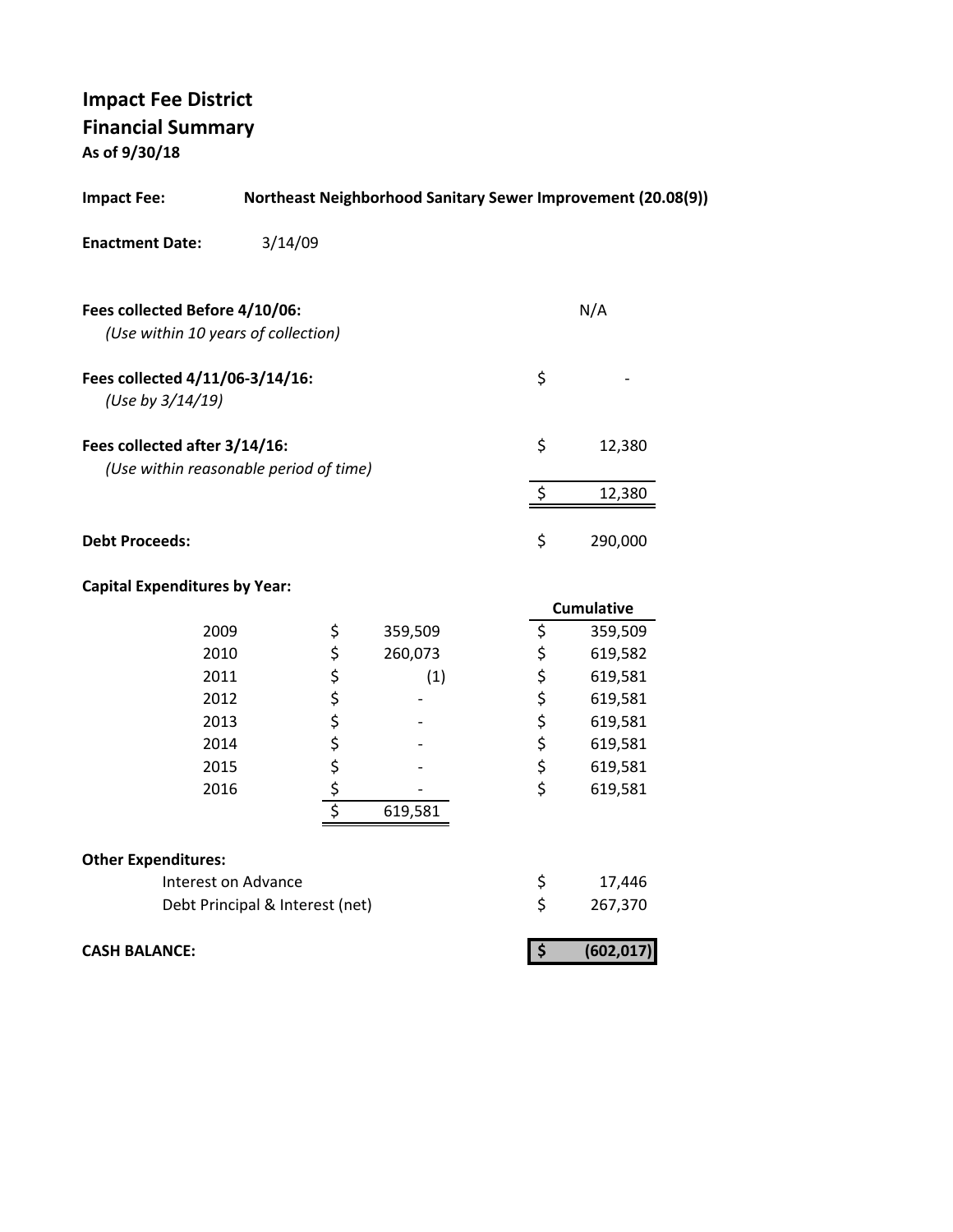**As of 9/30/18**

#### **Impact Fee: Lower Badger Mill Creek Sanitary and Stormwater Management (20.08(10))**

#### **Enactment Date:** 12/5/09

|                                                                         |    | <b>Sewer</b>   |    | Stormwater |
|-------------------------------------------------------------------------|----|----------------|----|------------|
| Fees collected 7/12/05-4/10/06:<br>(Use within 10 years of collection)  | Ś  | $\overline{ }$ | S  |            |
| Fees collected 4/11/06-12/5/16:<br>(Use by 12/5/19)                     | \$ | 360,452        | \$ | 689,372    |
| Fees collected after 12/5/16:<br>(Use within reasonable period of time) | \$ | 631.746        | \$ | 652,780    |
|                                                                         |    | 992,198        |    | 1,342,151  |
| <b>Debt Proceeds:</b>                                                   | \$ | 1,952,700      |    |            |

|                                 | <b>SEWER</b>    |    |                        | <b>STORMWATER</b> |          |                   |
|---------------------------------|-----------------|----|------------------------|-------------------|----------|-------------------|
|                                 |                 |    | <b>Cumulative</b>      |                   |          | <b>Cumulative</b> |
| 2009                            | \$<br>812,879   | \$ | 812,879                | \$<br>37,716      | \$       | 37,716            |
| 2010                            | \$<br>241,355   | \$ | 1,054,234              | \$                | \$       | 37,716            |
| 2011                            | \$<br>(61, 626) | \$ | 992,608                | \$<br>266         | \$       | 37,982            |
| 2012                            | \$<br>498,829   | \$ | 1,491,437              | \$                | \$       | 37,982            |
| 2013                            | \$<br>200       | \$ | 1,491,637              | \$                | \$       | 37,982            |
| 2014                            | \$<br>213,769   | \$ | 1,705,405              | \$                | \$       | 37,982            |
| 2015                            | \$1,001,448     | \$ | 2,706,853              | \$<br>450,626     | \$       | 488,608           |
| 2016                            | \$<br>516,633   | \$ | 3,223,486              | \$                | \$       | 488,608           |
| 2017                            | \$<br>67        | \$ | 3,223,553              | \$                | \$       | 488,608           |
| 2018                            | \$<br>(18, 785) | \$ | 3,204,768              | \$                | \$       | 488,608           |
|                                 | \$3,204,768     |    |                        | \$488,608.24      |          |                   |
| <b>Other Expenditures:</b>      |                 |    |                        |                   |          |                   |
| Interest on Advance             |                 | \$ | 22,343                 |                   | \$       | 3,629             |
| Debt Principal & Interest (net) |                 | \$ | 1,399,571              |                   |          |                   |
| <b>CASH BALANCE:</b>            |                 |    | (1,681,785)            |                   | <b>S</b> | 849,914           |
|                                 |                 |    | <b>Combined Total:</b> | \$<br>(831, 870)  |          |                   |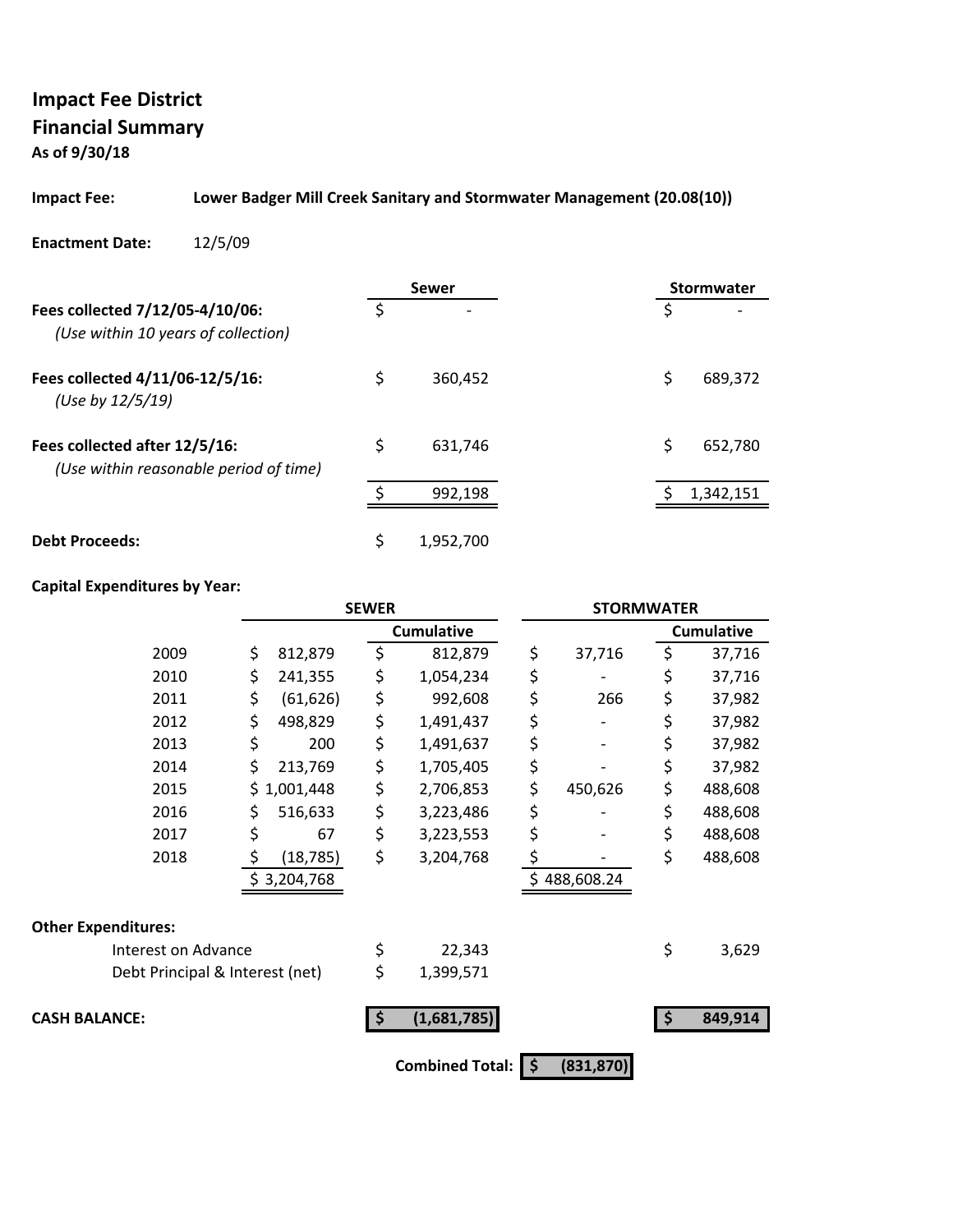**As of 9/30/18**

| <b>Impact Fee:</b>                                  | Jeffy Trail Sanitary Sewer (20.08(11)) |              |
|-----------------------------------------------------|----------------------------------------|--------------|
| <b>Enactment Date:</b>                              | 3/28/13                                |              |
| Fees collected Before 4/10/06:                      | (Use within 10 years of collection)    | N/A          |
| Fees collected 4/11/06-3/28/20:<br>(Use by 3/28/23) |                                        | \$<br>92,937 |
| Fees collected after 3/28/20:                       | (Use within reasonable period of time) | \$           |
|                                                     |                                        | 92,937       |
|                                                     |                                        |              |

|                        |                       | <b>Cumulative</b> |
|------------------------|-----------------------|-------------------|
| 2013                   | \$<br>83,135          | 83,135            |
| 2014                   | \$<br>$\qquad \qquad$ | \$<br>83,135      |
| 2015                   | \$<br>$\qquad \qquad$ | \$<br>83,135      |
| 2016                   |                       | \$<br>83,135      |
|                        | 83,135                |                   |
|                        |                       |                   |
| <b>Other Revenues:</b> |                       |                   |
| Interest Income        |                       | 185               |

| <b>CASH BALANCE:</b> | 9,986 |
|----------------------|-------|
|                      |       |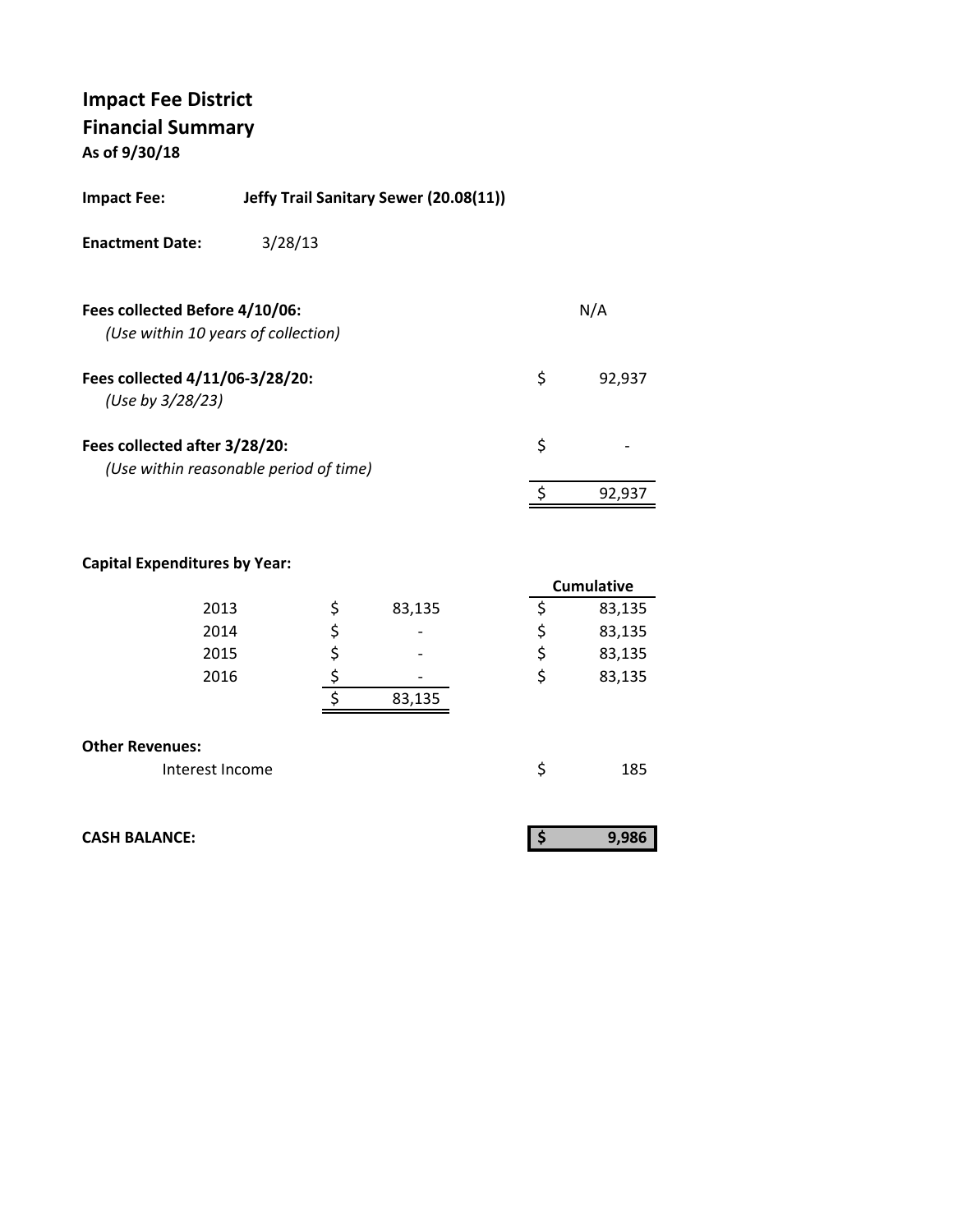**As of 9/30/18**

| <b>Impact Fee:</b>                                                    | West Elderberry Neighborhood Sanitary Sewer Improvement (20.08(1)) |     |  |
|-----------------------------------------------------------------------|--------------------------------------------------------------------|-----|--|
| <b>Enactment Date:</b>                                                | 8/3/18                                                             |     |  |
| Fees collected Before 4/10/06:<br>(Use within 10 years of collection) |                                                                    | N/A |  |
| Fees collected 4/11/06-3/28/20:<br>(Use by 3/28/23)                   |                                                                    | \$  |  |
| Fees collected after 3/28/20:                                         | (Use within reasonable period of time)                             | \$  |  |
|                                                                       |                                                                    |     |  |
|                                                                       |                                                                    |     |  |

### **Capital Expenditures by Year:**

| -    |                          | <b>Cumulative</b> |  |
|------|--------------------------|-------------------|--|
| 2018 | $\overline{\phantom{0}}$ |                   |  |
| 2019 | $\overline{\phantom{0}}$ |                   |  |
| 2020 | $\overline{\phantom{0}}$ |                   |  |
| 2021 | $\overline{\phantom{0}}$ |                   |  |
|      |                          |                   |  |

#### **Other Revenues:**

Interest Income  $\zeta$ 

**CASH BALANCE: \$ ‐**